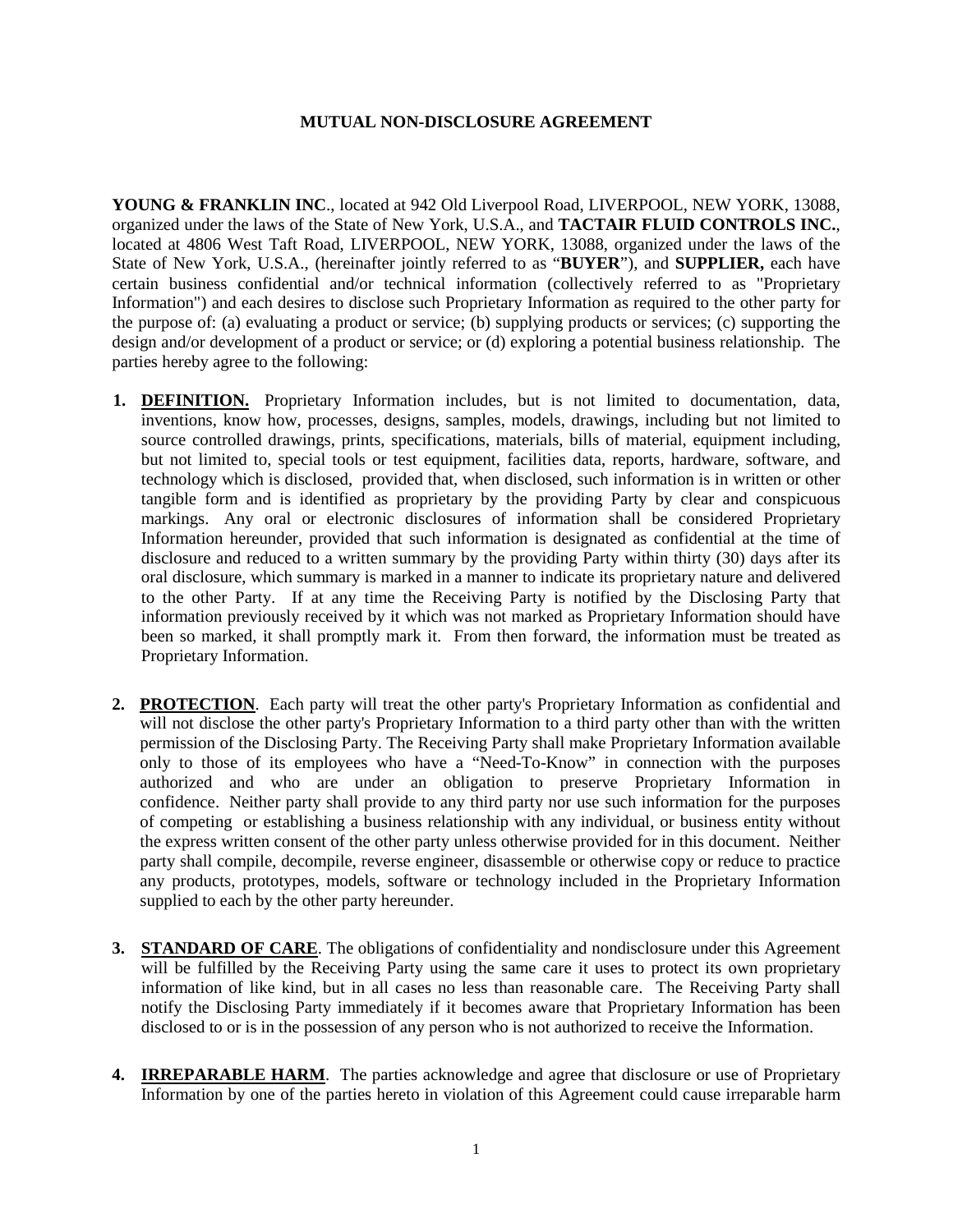to the other party for which monetary damages may be either difficult to ascertain or an inadequate remedy. The parties therefore agree that the party providing such Proprietary Information will have the right, in addition to its other rights and remedies, to seek and obtain injunctive relief for any violation of this Agreement.

- **5. EXCEPTIONS TO PROTECTION DUTY.** There will be no obligations or restrictions with respect to any information which: (i) was known to the Receiving Party prior to the disclosure by the Disclosing Party, or (ii) is or becomes publicly known other than by breach of confidentiality obligation to the Disclosing Party, or (iii) is developed by the Receiving Party independently of any information received from the Disclosing Party, or (iv) is received by the Receiving Party other than through breach of a confidentiality obligation to the Disclosing Party, or (v) was disclosed with the prior written approval of the Disclosing Party. Should a Party be faced with a judicial requirement to disclose Proprietary Information, that Party shall forthwith notify the other Party in writing and shall faithfully and fully cooperate with the other Party in contesting any such requirement, provided that if this section has been complied with, compliance with such a judicial requirement shall not of itself constitute a breach of this Agreement, and also provided that the Party faced with the judicial requirement shall then exert its best efforts to obtain proprietary treatment of such Proprietary Information.
- **6. LIMITATIONS ON EFFECT**. The purpose of this Agreement is solely to secure and define conditions for the protection of Proprietary Information as defined herein. Accordingly: (i) the Receiving Party acknowledges that the Disclosing Party makes no representation or warranty (express or implied as to the accuracy or completeness of any Proprietary Information; (ii) nothing in this Agreement shall be interpreted as constituting or implying a transfer of rights, assignment, or license, directly or by implication, estoppel, or otherwise, in relation to any Proprietary Information or as constituting or implying any guarantee or warranty whatsoever relating to the content, accuracy or use of the Proprietary Information; (iii) nothing in this Agreement may be construed as compelling either Party to disclose any Proprietary Information or to enter into any further contractual relationships; (iv) nothing in this Agreement shall be construed as an obligation by either party to enter into a contract, joint venture, teaming agreement, partnership, subcontract, or other business relationship with the other party in connection with the Purpose described in paragraph 1 hereof, nor does the exchange of Proprietary Information constitute an offer, acceptance, or promise for any future contract or amendment to any existing contract between the parties; and (v) nothing contained in this Agreement is intended to or shall grant to either party the right to make commitments of any kind for or on behalf of the other party without the prior written consent of that other party.
- **7. NO LICENSE**. No license is granted by this Agreement, expressly or by implication, concerning any patent or copyright of either Party. All Proprietary Information remains the property of the Disclosing Party.
- **8. WARRANTY**. The parties acknowledge and agree that no other warranties of any kind, either express or implied, is made with respect to any information disclosed hereunder, and further, THAT ALL WARRANTIES OF ANY NATURE, INCLUDING WITHOUT LIMITATION THE WARRANTIES OF MERCHANTABILITY AND FITNESS FOR A PARTICULAR PURPOSE ARE EXPRESSLY DISCLAIMED BY THE DISCLOSING PARTY.
- **9. INDEMNIFICATION.** Each party represents and warrants that it has the right to disclose the Proprietary Information as disclosed hereunder. Both Parties agree to comply with all United States Federal laws and regulations concerning intellectual property rights and import/export control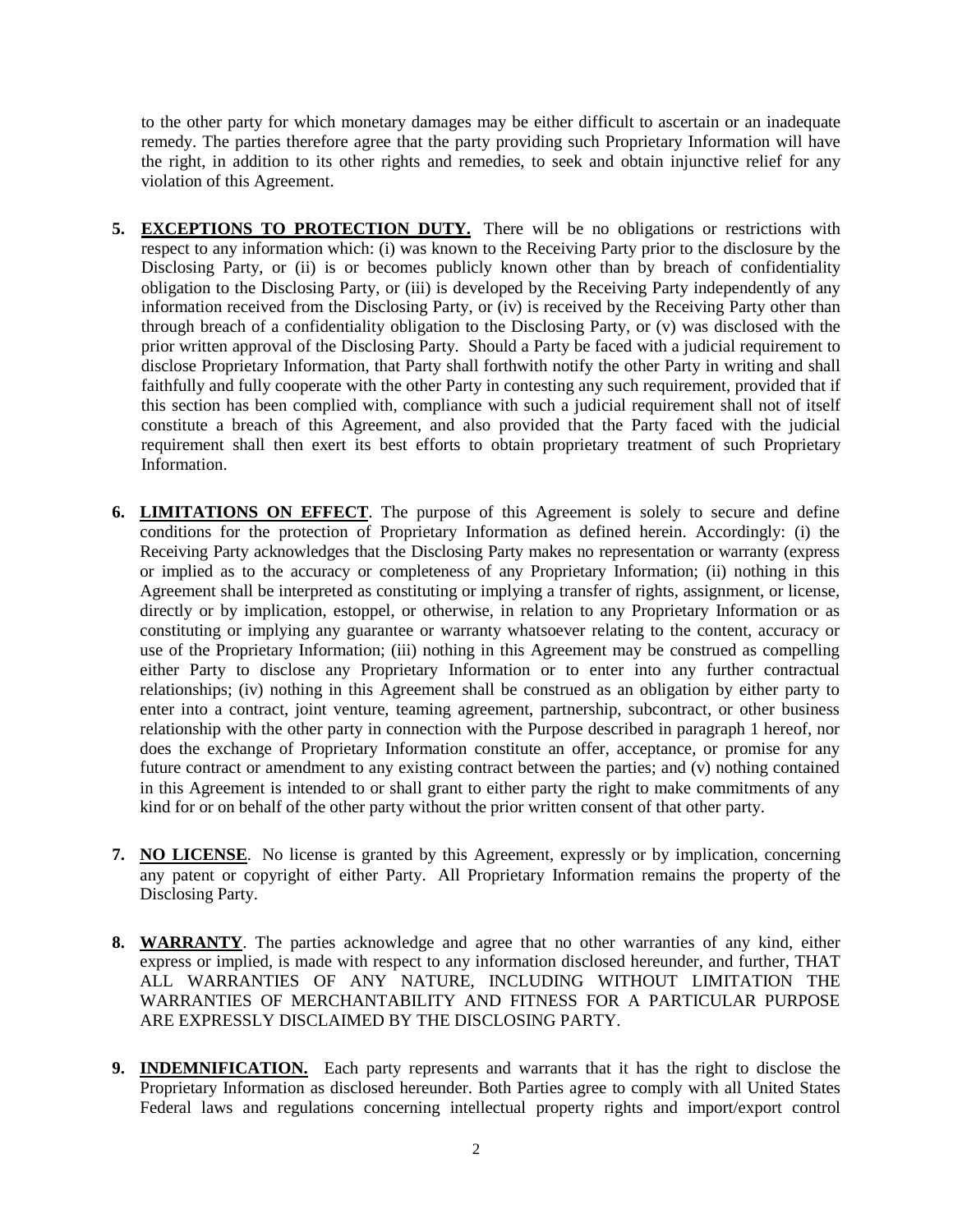restrictions. Each Party shall be responsible for its' failure to comply with such laws and regulations and the non-complying Party shall indemnify the other Party against the complying Party's payment of fines or other penalties including, but not limited to reasonable attorney fees and court costs to the extent resulting from such non-compliance.

- **10. COSTS AND EXPENSES**. Each party shall bear all costs and expenses incurred by it under or in connection with this Agreement. The full consideration for the performance of the Agreement shall be the exchange of information and understandings contained herein, and each party shall perform its obligations hereunder without charge to the other party.
- 11. **EXPORT LIMITATIONS.** The Proprietary Information that the parties may desire to disclose pursuant to the Agreement may be subject to the provisions of the Export Administration Act and the Export Administration Regulations (EAR) promulgated hereunder, or the Arms Export Control Act or the International Traffic in Arms Regulations (ITAR). The parties acknowledge that these statutes and regulations impose restrictions on import, export and transfer to third countries of certain categories of data and licenses, from the U. S. Department of State and/or the U. S. Department of Commerce, may be required before such data can be disclosed hereunder. Moreover, such licenses may impose further restrictions on use and further disclosure of such data.
- **12. DISCLOSURE TO FOREIGN PERSONS**. Regardless of the Federal statute or regulation applied, Proprietary information disclosed under this NDA in the form of technical drawings, descriptions, and/or technical data as described in 22 CFR 120.10 shall not be disclosed directly or indirectly to any foreign person as defined in 22 CFR 120.16 without the expressed written consent of the providing party prior to such disclosure. Any such further disclosure shall include the original proprietary, confidential, import/export and/or limited/restricted rights legend supplied by the providing party.
- **13. FINAL DISPOSITION**. Upon termination, completion, or request by the Disclosing Party, the Receiving Party shall cease all use and return to the Disclosing Party all Proprietary Information, in whatever form, received from the Disclosing Party, including all copies, portions and summaries thereof, and all media in which such Proprietary Information is contained; or, the Receiving Party may request permission from the Disclosing Party to destroy all such Proprietary Information and provide a certificate of destruction to the Disclosing Party. Such instructions may be deleted or modified when indicated by the Receiving Party in writing.
- **14. JURISDICTION.** This Agreement shall be governed by and interpreted in accordance with the laws of the State of New York, United States of America without regards to that states conflict of laws provision. Any litigation required to enforce this provision shall be adjudicated in New York and both parties hereby waive any consideration for other jurisdiction or venue.
- **15. MODIFICATIONS OF AGREEMENT**. This Agreement may not be modified, except by subsequent Agreement in writing by authorized Representatives of the Parties.
- **16. DURATION**. This Agreement shall terminate upon written notice by one party to the other, and in any event shall terminate 5 years after payment for the last Purchase Order line item is received by BUYER, or upon termination of the PURCHASE Order. The obligations of confidentiality and nondisclosure of the Proprietary Information shall survive any termination of this Agreement.